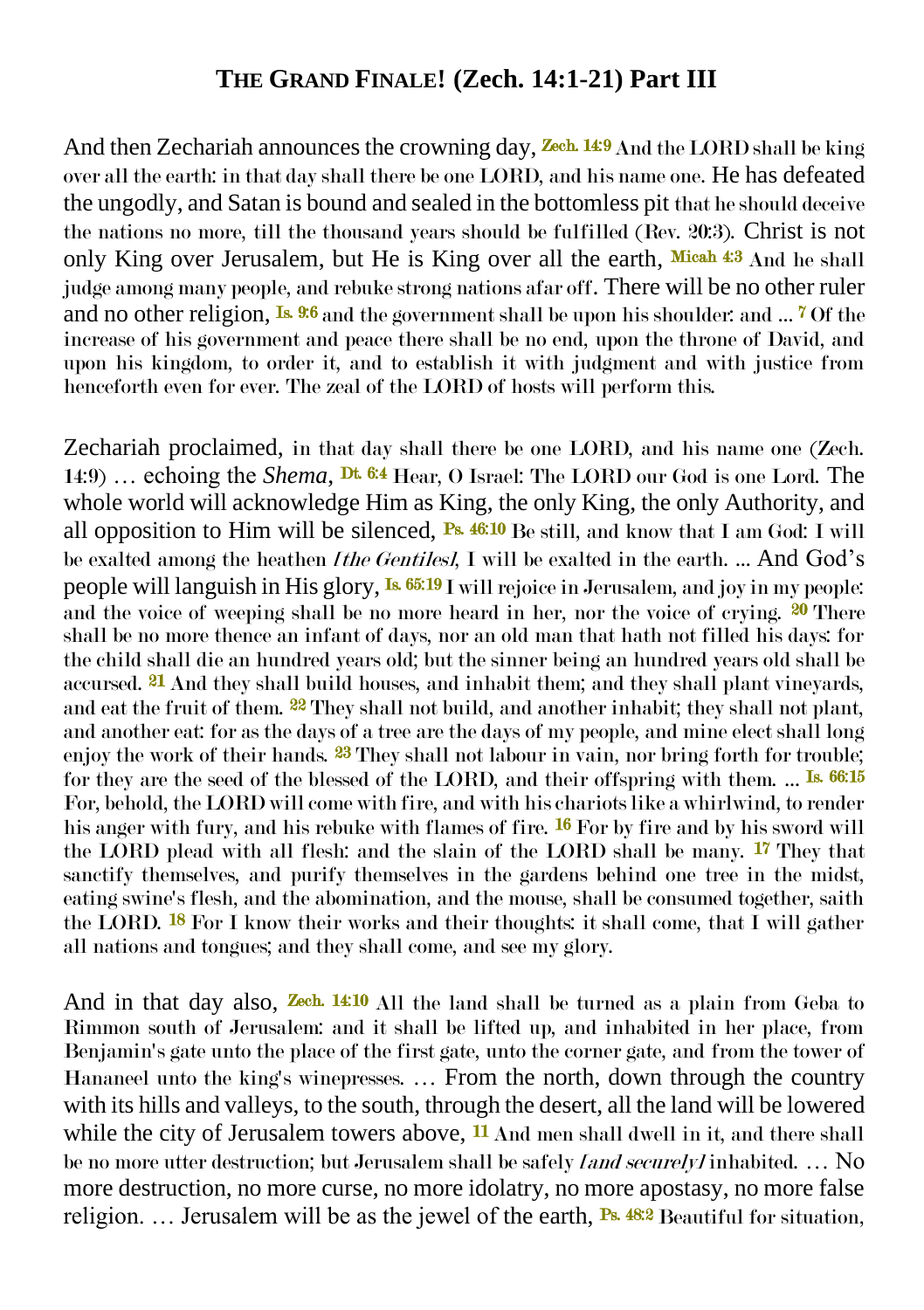the joy of the whole earth, is mount Zion, on the sides of the north, the city of the great King. … The crowning day is coming!

This will be a new kingdom, the Millennial Kingdom, a glorious recreation for … Is. 2:2 it shall come to pass in the last days, that the mountain of the LORD'S house shall be established in the top of the mountains, and shall be exalted above the hills; and all nations shall flow unto it.  $\hat{\mathbf{3}}$  And many people shall go and say, Come ye, and let us go up to the mountain of the LORD, to the house of the God of Jacob; and he will teach us of his ways, and we will walk in his paths: for out of Zion shall go forth the law, and the word of the LORD from Jerusalem.  $\frac{2}{3}$  And he shall judge among the nations, and shall rebuke many people: and they shall beat their swords into plowshares, and their spears into pruninghooks: nation shall not lift up sword against nation, neither shall they learn war any more. ... <mark>11:6</mark> The wolf also shall dwell with the lamb, and the leopard shall lie down with the kid; and the calf and the young lion and the fatling together; and a little child shall lead them. 7 And the cow and the bear shall feed; their young ones shall lie down together: and the lion shall eat straw like the ox.  $\frac{8}{9}$  And the sucking child shall play on the hole of the asp, and the weaned child shall put his hand on the cockatrice' den. <sup>9</sup> They shall not hurt nor destroy in all my holy mountain: for the earth shall be full of the knowledge of the LORD, as the waters cover the sea. … Triumph comes through tribulation.

As far as the godless nations are concerned, there will be judgment. … First, they will fall victim to a deadly plague, **Zech.** 14:12 And this shall be the plague wherewith the LORD will smite *[strike]* all the people that have fought against Jerusalem; Their flesh shall consume away while they stand upon their feet, and their eyes shall consume away in their holes, and their tongue shall consume away in their mouth. … *Horrifying!* God will withdraw the life from them.  $\ldots$  Second,  $^{13}$  And it shall come to pass in that day, that a great tumult from the LORD shall be among them; and they shall lay hold every one on the hand of his neighbour, and his hand shall rise up against the hand of his neighbour. ... There will be such a 'tumult' (confusion, uproar), the ungodly will not know *what* is going on and it will produce such pandemonium they will end up killing each other. … Third, 14 And Judah also shall fight at Jerusalem. Instead of the ungodly nations fighting Jerusalem, Jerusalem will fight and conquer the ungodly nations, and the wealth of all the heathen *Ithe foreign nationsl* round about shall be gathered together, gold, and silver, and apparel, in great abundance. … Throughout the years, - as far back as the Babylonians, - the ungodly nations have stolen from the Jews, but now all the riches of those nations will be gathered into Israel. Haggai describes it, Haggai 2:6 For thus saith the LORD of hosts … I will shake the heavens, and the earth, and the sea, and the dry land; 7 And I will shake all nations, and the desire of all nations shall come: and I will fill this house with glory, saith the LORD of hosts.

Ultimately, the wealth of the enemy nations will come under the possession of the Lord and His people. Also, even their livestock will fall victims to the plague,  $\frac{15}{16}$ And so shall be the plague of the horse, of the mule, of the camel, and of the ass, and of all the beasts that shall be in these tents, as this plague. ... As Isaiah described it, <sup>Is. 24:18</sup> And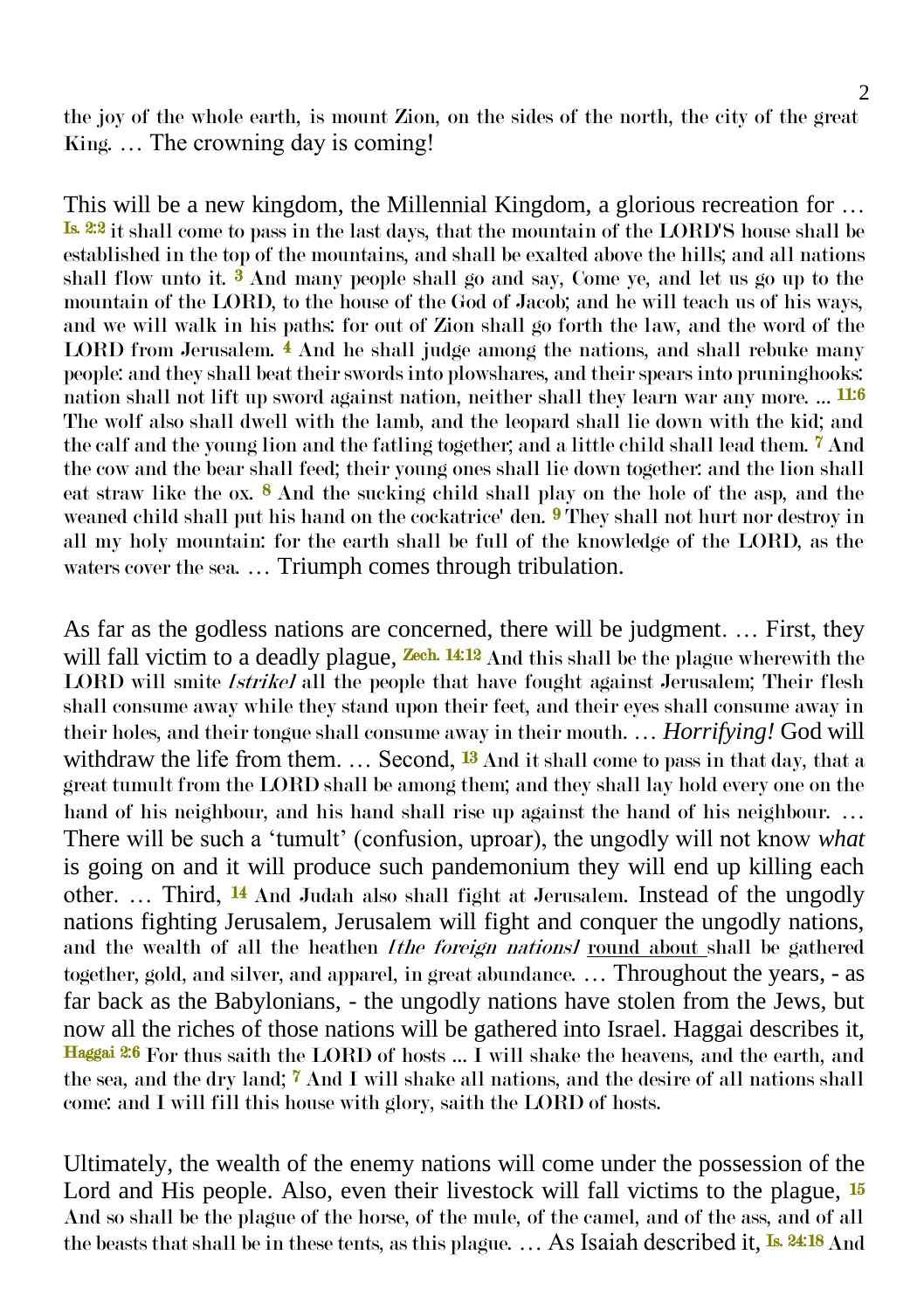it shall come to pass, that he who fleeth from the noise of the fear shall fall into the pit; and he that cometh up out of the midst of the pit shall be taken in the snare: for the windows from on high are open, and the foundations of the earth do shake. <sup>19</sup> The earth is utterly broken down, the earth is clean dissolved, the earth is moved exceedingly. 20 The earth shall reel to and fro like a drunkard, and shall be removed like a cottage; and the transgression thereof shall be heavy upon it; and it shall fall, and not rise again. <sup>21</sup> And it shall come to pass in that day, that the LORD shall punish the host of the high ones that are on high, and the kings of the earth upon the earth. 22 And they shall be gathered together, as prisoners are gathered in the pit, and shall be shut up in the prison … the same prison-pit into which Satan will be cast and bound for one thousand years,  $\frac{R}{ev}$ . 20:2 And he laid hold on the dragon, that old serpent, which is the Devil, and Satan, and bound him a thousand years, 3 And cast him into the bottomless pit, and shut him up, and set a seal upon him, that he should deceive the nations no more, till the thousand years should be fulfilled.

… The conquest of the nations, the crowning of the King, the coming of the day of the Lord, and finally, the character of the Kingdom. All the ungodly are now judged and are as prisoners gathered in the pit (Is. 24:22) … and Christ is on the throne reigning the world from Jerusalem, the land is levelled, Jerusalem is raised above, the Jews have recognized and accepted Christ as their Messiah and King, Zech. 14:16 And it shall come to pass, that every one that is left of all the nations *I the redeemed Gentiles]* which came against Jerusalem shall even go up from year to year to worship the King, the LORD of hosts, and to keep the feast of tabernacles. … The Jews who have now accepted Christ along with the Gentile believers will be as one, as John described, Rev. 7:9 After this I beheld, and, lo, a great multitude, which no man could number, of all nations, and kindreds, and people, and tongues, stood before the throne, and before the Lamb, clothed with white robes, and palms in their hands;  $^{10}$  And cried with a loud voice, saying, Salvation to our God which sitteth upon the throne, and unto the Lamb.

They will keep the Feast of Tabernacles (Zech. 14:16), which is also known as The Feast of Booths, The Feast of Tents, The Feast of the Ingathering, The Feast of the Lord, and *Sukkot* held on the fifteenth day of the seventh month Tishri (late September to mid-October, and five days after The Day of Atonement). It was the seventh and final feast Jehovah commanded Israel to observe, and one of three annual feasts (the other two were Passover and Pentecost). During it, the people lived in temporary 'booths' to remind them how God tabernacled with their ancestors in the wilderness after their exit from Egypt (cf. Lev. 23:34-44). … This is the *one* feast to be celebrated, and God will again constantly remind them how He kept them through *all* their wanderings, throughout the millennia, and providing their needs in the annual harvest. This Feast was for them to come in submissive obedience before the King of all the earth and render to Him their praise.

Verse seventeen is a warning to the smug, particularly in Egypt,  $\mathbf{I}^{\prime\prime}$  And it shall be, that whoso will not come up of all the families of the earth unto Jerusalem to worship the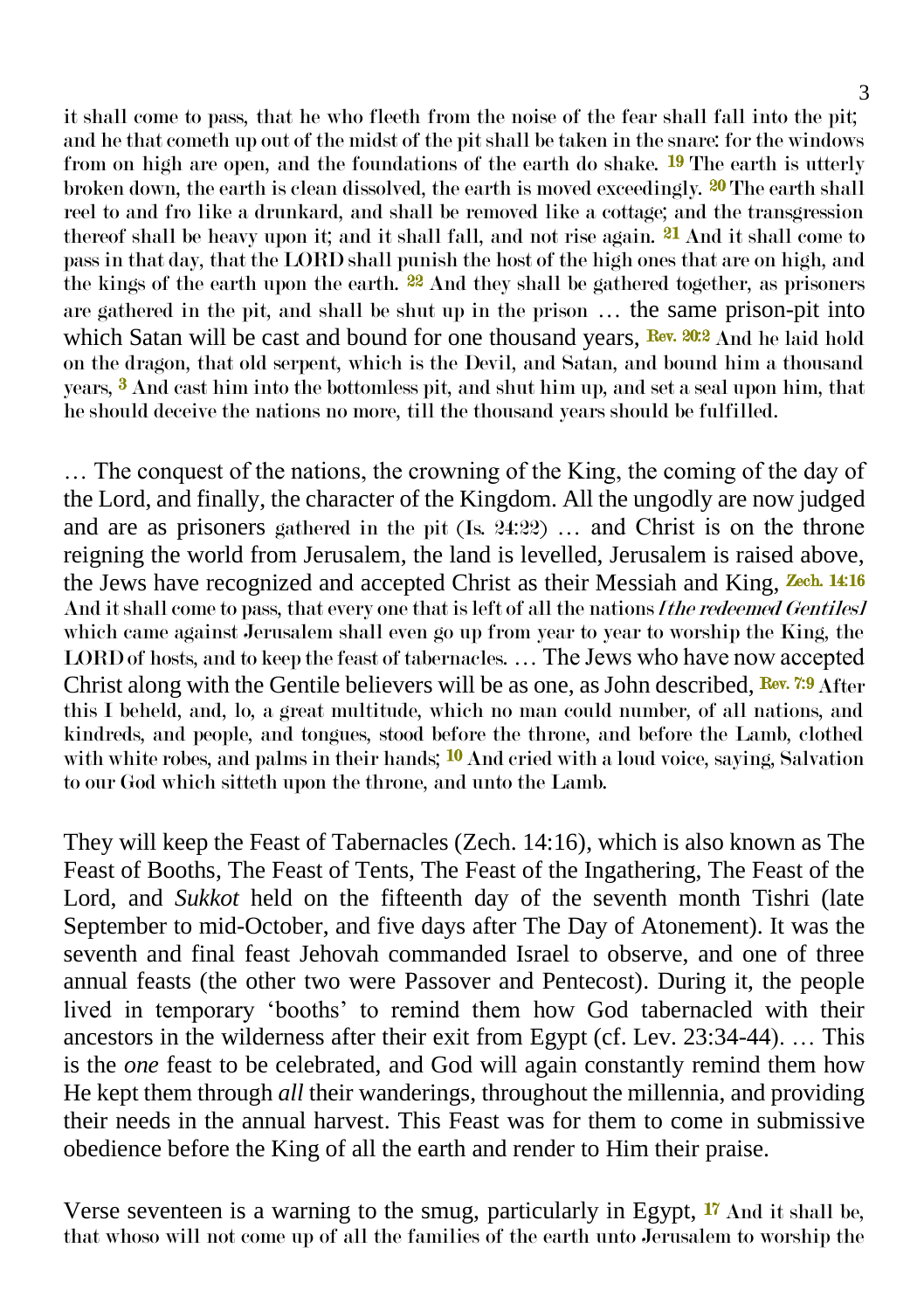King, the LORD of hosts, even upon them shall be no rain. <sup>18</sup> And if the family of Egypt go not up, and come not, that have no rain; there shall be the plague, wherewith the LORD will smite the heathen that come not up to keep the feast of tabernacles. … Egypt has the great river Nile, with its tributaries and lakes, and the people of Egypt are being warned for they would be inclined to rebel, - "we have our own water, we can look after ourselves" … But no, because if they do, God will stop the rain, the waters of the Nile and its tributaries and lakes will dry up, there will be a drought, and famine, and disaster! According to the Law of Moses, Lev.  $26.3$  If ye walk in my statutes, and keep my commandments, and do them; 4 Then I will give you rain in due season, and the land shall yield her increase, and the trees of the field shall yield their fruit. ... <sup>11</sup> And I will set my tabernacle among you: and my soul shall not abhor you. <sup>12</sup> And I will walk among you, and will be your God, and ye shall be my people. … But if the Egyptians, who are representative of the Gentile nations (v.19), do not adhere to the instruction of God, they will suffer destructive plagues, 19 This shall be the punishment of Egypt, and the punishment of all nations that come not up to keep the feast of tabernacles.

Ultimately, when Christ will rule as King, the world *will* worship Him. Isaiah prophesies, <sup>Is. 2:4</sup> he shall judge among the nations, and shall rebuke many people ... <sup>Is. 11:4</sup> with righteousness shall he judge … and he shall smite the earth with the rod of his mouth, and with the breath of his lips shall he slay the wicked. ... Is 9:7 Of the increase of his government and peace there shall be no end, upon the throne of David, and upon his kingdom, to order it, and to establish it with judgment and with justice from henceforth even for ever. The zeal of the LORD of hosts will perform this. … The angel told Mary, Lk. 1:32 He shall be great, and shall be called the Son of the Highest: and the Lord God shall give unto him the throne of his father David: 33 And he shall reign over the house of Jacob for ever; and of his kingdom there shall be no end. … God in His Word confirms it!

And the prophecy of Zechariah concludes with a definite and certain "In that day" ... <sup>20</sup> In that day shall there be upon the bells of the horses, HOLINESS UNTO THE LORD … the horses will ride through the streets of Jerusalem and they will be decorated with bells, and on the bells will be inscribed "Holiness unto the Lord". When everyone hears the horses coming, every citizen of Jerusalem will be reminded, "Holiness unto the Lord", Ps. 48:1 Great is the LORD, and greatly to be praised in the city of our God, in the mountain of his holiness. <sup>2</sup> Beautiful for situation, the joy of the whole earth, is mount Zion, on the sides of the north, the city of the great King. … The bells on the horses will be heard beyond the city.

Zechariah continues, and the pots in the LORD'S house shall be like the bowls before the altar. … The pots were the lowliest vessels in the tabernacle and temple. They were used to 'catch' the ashes which fell from the burnt offerings (Ex. 27:3). When the Messiah reigns, however, they will be on a par with the holiest of temple implements … 21 Yea, every pot in Jerusalem and in Judah shall be holiness unto the